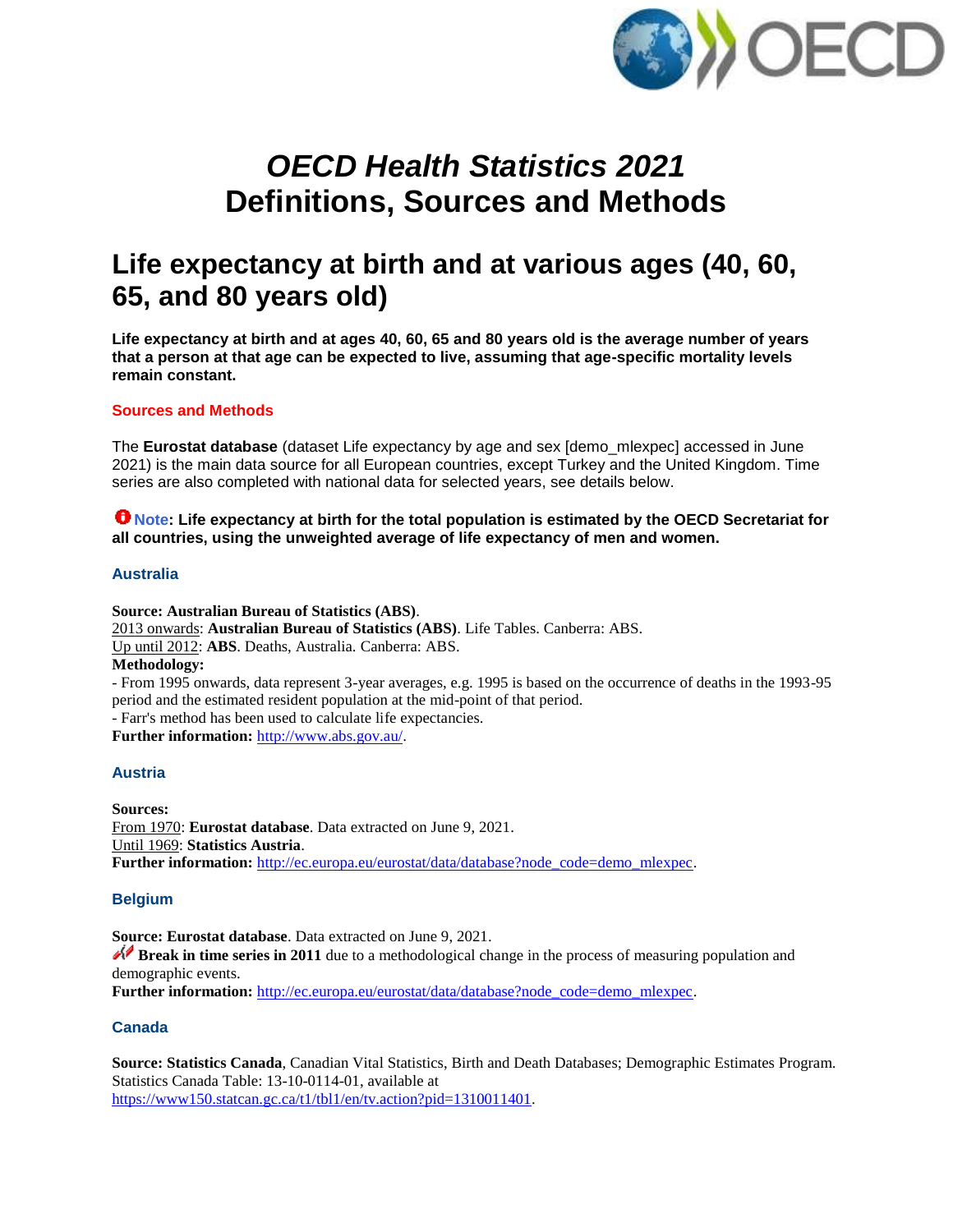2020 total population life expectancy at birth: *Reductions in life expectancy directly associated with COVID-19 in 2020*, by Patrice Dion. Centre for Demography. Demographic Documents - No. 19 - Statistics Canada Catalogue No. 91F0015M. Available at [https://www150.statcan.gc.ca/n1/en/pub/91f0015m/91f0015m2021002](https://www150.statcan.gc.ca/n1/en/pub/91f0015m/91f0015m2021002-eng.pdf?st=sAZztTo0) [eng.pdf?st=sAZztTo0.](https://www150.statcan.gc.ca/n1/en/pub/91f0015m/91f0015m2021002-eng.pdf?st=sAZztTo0)

#### **Methodology:**

- Life expectancy is calculated for a three-year period. From 1982 onwards, the data year in the life expectancy table refers to the last year of that period (e.g. data for 2012 in the table are for the 2010-2012 period). Before 1982, the data year refers to its central year.

## **Break in time series in 1982:**

- From 1982 onwards, the full methodology is described in the publication *Methods for Constructing Life Tables for Canada, Provinces and Territories* (catalogue no. 84-538), available at: [https://www150.statcan.gc.ca/n1/en/catalogue/84-538-X.](http://www150.statcan.gc.ca/n1/en/catalogue/84-538-X)

- Prior to 1982, life expectancy estimates of Census years (1961, 1966, 1971, 1976, and 1981) were based on three years of mortality data centered around that year, and were calculated using a superceded methodology. Life expectancy estimates of the two non-Census years prior to 1982 (1979 and 1980) were calculated by Greville's method for abridged life tables, using annual mortality rates with five-year age groupings of population and mortality rates.

**Further information:** *Life Tables, Canada, Provinces and Territories* (catalogue no. 84-537-X), available at [https://www150.statcan.gc.ca/n1/en/catalogue/84-537-X.](https://www150.statcan.gc.ca/n1/en/catalogue/84-537-X)

#### **Chile**

#### **Sources:**

From 1982 onwards: **National Statistics Institute** ("Instituto Nacional de Estadisticas"), Sub-Department of Demographic Statistics.

1960-1981: **World Bank**, Open Data, World Development Indicators (WDI),

[https://data.worldbank.org/indicator/SP.DYN.LE00.MA.IN.](https://data.worldbank.org/indicator/SP.DYN.LE00.MA.IN) 

#### **Methodology:**

1982 onwards: Figures are up to date with official information from the National Statistics Institute (INE), based on the official death database. Figures for life expectancy are updated based on new population projections based on the last 2017 National Census.

**Break in time series in 1982** due to a change of source.

**Further information:** [http://www.ine.cl](http://www.ine.cl/) (in Spanish).

#### **Colombia**

#### **Source: National Administrative Department of Statistics (DANE), Demographic Change Estimates**.

[https://www.dane.gov.co/index.php/estadisticas-por-tema/demografia-y-poblacion/estimaciones-del-cambio](https://www.dane.gov.co/index.php/estadisticas-por-tema/demografia-y-poblacion/estimaciones-del-cambio-demografico)[demografico](https://www.dane.gov.co/index.php/estadisticas-por-tema/demografia-y-poblacion/estimaciones-del-cambio-demografico) (accessed on 3 February 2021).

**Methodology:** Data are from DANE from the calculations of population projections and back projections based on the National Population and Housing Census 2018. [https://www.dane.gov.co/index.php/estadisticas-por](https://www.dane.gov.co/index.php/estadisticas-por-tema/demografia-y-poblacion/proyecciones-de-poblacion)[tema/demografia-y-poblacion/proyecciones-de-poblacion](https://www.dane.gov.co/index.php/estadisticas-por-tema/demografia-y-poblacion/proyecciones-de-poblacion) (accessed on 8 February 2021).

#### **Costa Rica**

#### **Sources:**

From 2011 onwards: **National Institute of Statistics and Census (INEC)**. Unidad de Estadísticas Demográficas, 2003-2017. Costa Rica: Indicadores demográficos proyectados por años calendario, 2011-2025. [http://www.inec.go.cr.](http://www.inec.go.cr/)

Up until 2010: **The World Bank, World Development Indicators online** (accessed on 11 June 2019). [http://databank.worldbank.org/data/.](http://databank.worldbank.org/data/) 

Data are from: (1) United Nations Population Division. World Population Prospects, (2) Census reports and other statistical publications from national statistical offices, (3) Eurostat: Demographic Statistics, (4) United Nations Statistical Division. Population and Vital Statistics Report (various years), (5) U.S. Census Bureau: International Database, and (6) Secretariat of the Pacific Community: Statistics and Demography Programme.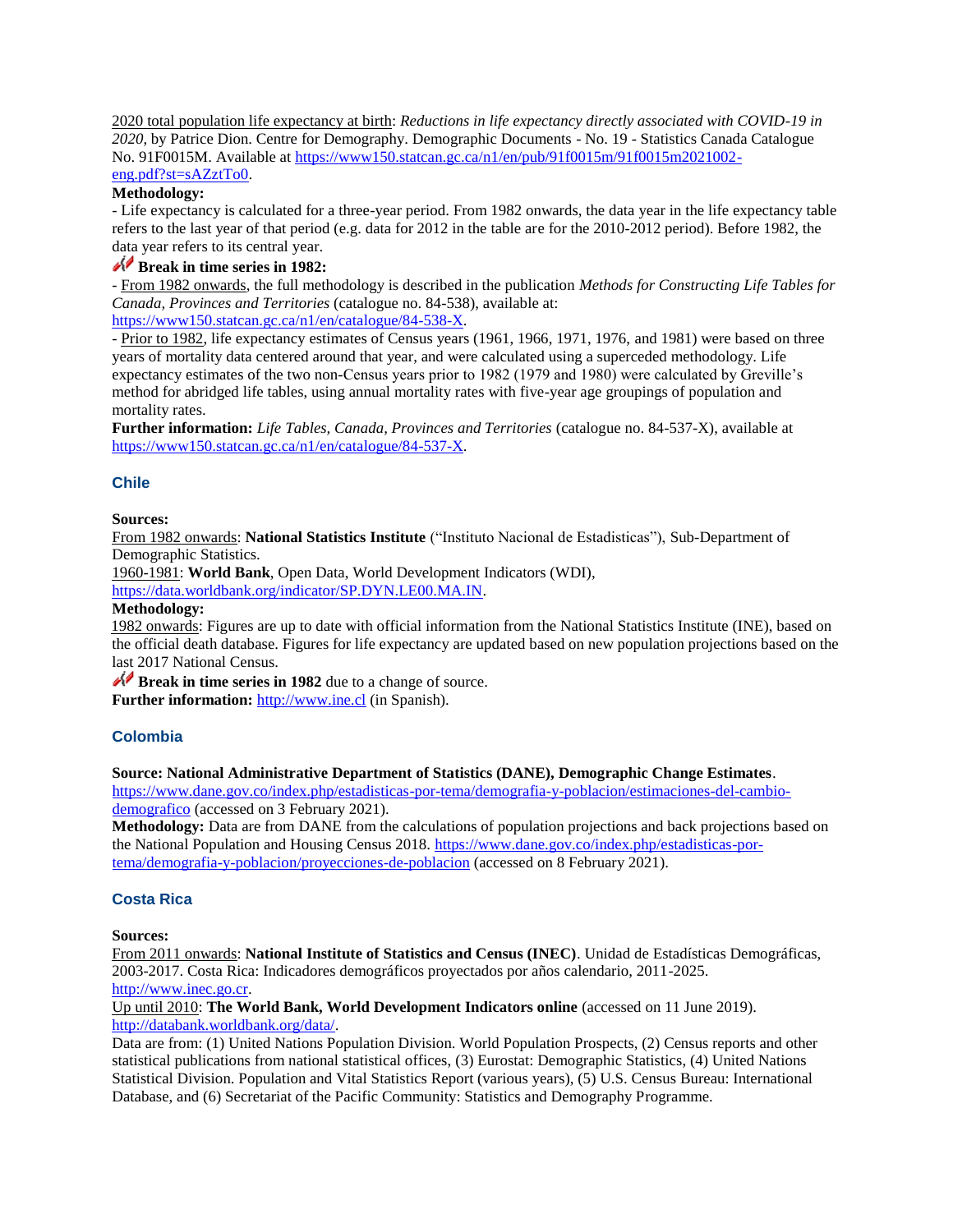- Life expectancy at birth for total population is derived from male and female life expectancy at birth.

Life expectancy at 65 years old (females and males): **Dirección Actuarial y Económica de la Caja Costarricense del Seguro Social, Dirección Actuarial y Económica, CCSS**.

#### **Czech Republic**

**Source: Eurostat database**. Data extracted on June 9, 2021. Further information: [http://ec.europa.eu/eurostat/data/database?node\\_code=demo\\_mlexpec.](http://ec.europa.eu/eurostat/data/database?node_code=demo_mlexpec)

#### **Denmark**

**Sources:**  From 1974: **Eurostat database**. Data extracted on June 9, 2021. Until 1973: **Statistics Denmark**. **Further information:** [http://ec.europa.eu/eurostat/data/database?node\\_code=demo\\_mlexpec.](http://ec.europa.eu/eurostat/data/database?node_code=demo_mlexpec)

#### **Estonia**

**Source: Eurostat database**. Data extracted on June 9, 2021. **Further information:** [http://ec.europa.eu/eurostat/data/database?node\\_code=demo\\_mlexpec.](http://ec.europa.eu/eurostat/data/database?node_code=demo_mlexpec)

#### **Finland**

**Sources:**  From 1980: **Eurostat database**. Data extracted on June 9, 2021. Until 1979: **Statistics Finland**. Further information: [http://ec.europa.eu/eurostat/data/database?node\\_code=demo\\_mlexpec.](http://ec.europa.eu/eurostat/data/database?node_code=demo_mlexpec)

#### **France**

**Sources:**  From 1986: **Eurostat database**. Data extracted on June 9, 2021. Until 1985: **Institut national de la statistique et des études économiques** (Insee). **Break in time series in 2013:** Metropolitan France until 2012, France from 2013 onwards. Further information: [http://ec.europa.eu/eurostat/data/database?node\\_code=demo\\_mlexpec.](http://ec.europa.eu/eurostat/data/database?node_code=demo_mlexpec)

#### **Germany**

**Source: Eurostat database**. Data extracted on June 9, 2021. Further information: [http://ec.europa.eu/eurostat/data/database?node\\_code=demo\\_mlexpec.](http://ec.europa.eu/eurostat/data/database?node_code=demo_mlexpec)

#### **Greece**

**Source: Eurostat database**. Data extracted on June 9, 2021. Further information: [http://ec.europa.eu/eurostat/data/database?node\\_code=demo\\_mlexpec.](http://ec.europa.eu/eurostat/data/database?node_code=demo_mlexpec)

#### **Hungary**

**Source: Eurostat database**. Data extracted on June 9, 2021.

**Break in time series in 2012** due to a methodological change in the process of measuring population and demographic events.

**Further information:** [http://ec.europa.eu/eurostat/data/database?node\\_code=demo\\_mlexpec.](http://ec.europa.eu/eurostat/data/database?node_code=demo_mlexpec)

#### **Iceland**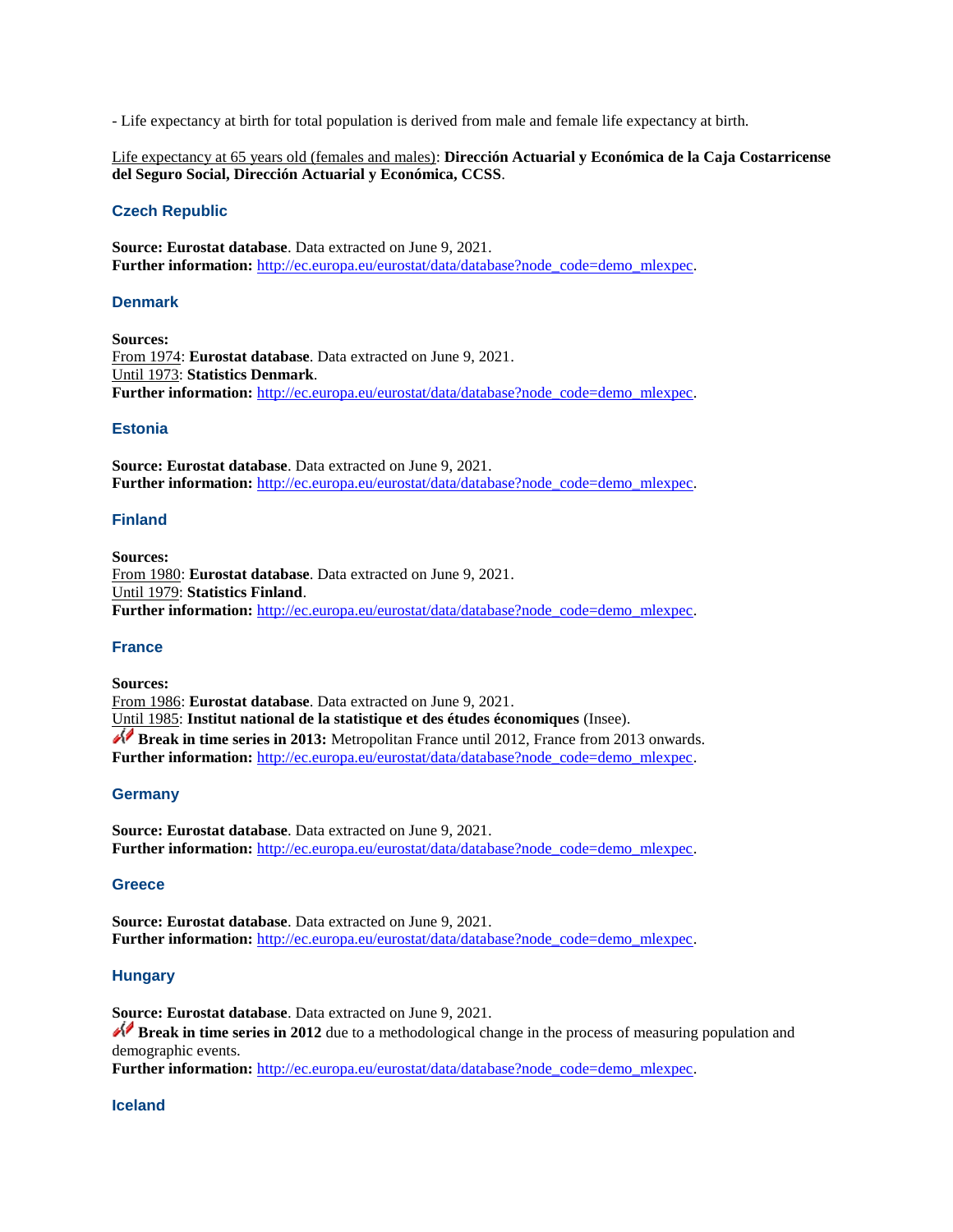**Source: Eurostat database**. Data extracted on June 9, 2021. Further information: [http://ec.europa.eu/eurostat/data/database?node\\_code=demo\\_mlexpec.](http://ec.europa.eu/eurostat/data/database?node_code=demo_mlexpec)

#### **Ireland**

**Sources:** 

From 1986: **Eurostat database**. Data extracted on June 9, 2021. Until 1985: **Statistics Ireland**. Further information: [http://ec.europa.eu/eurostat/data/database?node\\_code=demo\\_mlexpec.](http://ec.europa.eu/eurostat/data/database?node_code=demo_mlexpec)

#### **Israel**

**Source: Central Bureau of Statistics**. Based on birth and death registrations.

2020: *Life Expectancy by Sex, Religion and Population Group*, **Central Bureau of Statistics**, published 31.08.2021. Available at [https://www.cbs.gov.il/he/publications/doclib/2021/3.shnatonhealth/st03\\_05.pdf.](https://www.cbs.gov.il/he/publications/doclib/2021/3.shnatonhealth/st03_05.pdf)

**Methodology:** Life expectancy data are based on abridged life tables (by five-year age groups) which are produced for every calendar year using MORTPAK software package.

**Break in time series in 2009:** Life tables were calculated based on mortality rates up to age 95 and over after the 2008 census. Previously, the highest age rate was 85 and over.

**Further information:** [https://www.cbs.gov.il/EN/Pages/search/yearly.aspx.](https://www.cbs.gov.il/EN/Pages/search/yearly.aspx)

**Note:** The statistical data for Israel are supplied by and under the responsibility of the relevant Israeli authorities. The use of such data by the OECD is without prejudice to the status of the Golan Heights, East Jerusalem and Israeli settlements in the West Bank under the terms of international law.

#### **Italy**

**Sources:** 

From 1985: **Eurostat database**. Data extracted on June 9, 2021. Until 1984: **ISTAT**, Istituto Nazionale di Statistica (National Institute of Statistics), **Further information:** [http://ec.europa.eu/eurostat/data/database?node\\_code=demo\\_mlexpec.](http://ec.europa.eu/eurostat/data/database?node_code=demo_mlexpec)

#### **Japan**

**Source: Ministry of Health, Labour and Welfare**, Complete Life Tables and Abridged Life Tables. **Methodology:** Figures every 5 years from 1960 are complete life tables. Intervening years are abridged life tables. **Further information:** [http://www.mhlw.go.jp/english/database/db-hw/vs02.html.](http://www.mhlw.go.jp/english/database/db-hw/vs02.html)

#### **Korea**

**Source: Statistics Korea**. Life Tables for Korea. **Methodology:** Chiang's method was used. **Further information:** [http://kosis.kr/eng/.](http://kosis.kr/eng/)

#### **Latvia**

**Source: Eurostat database**. Data extracted on June 9, 2021. **Further information:** [http://ec.europa.eu/eurostat/data/database?node\\_code=demo\\_mlexpec.](http://ec.europa.eu/eurostat/data/database?node_code=demo_mlexpec)

#### **Lithuania**

**Source: Eurostat database**. Data extracted on June 9, 2021. Further information: [http://ec.europa.eu/eurostat/data/database?node\\_code=demo\\_mlexpec.](http://ec.europa.eu/eurostat/data/database?node_code=demo_mlexpec)

#### **Luxembourg**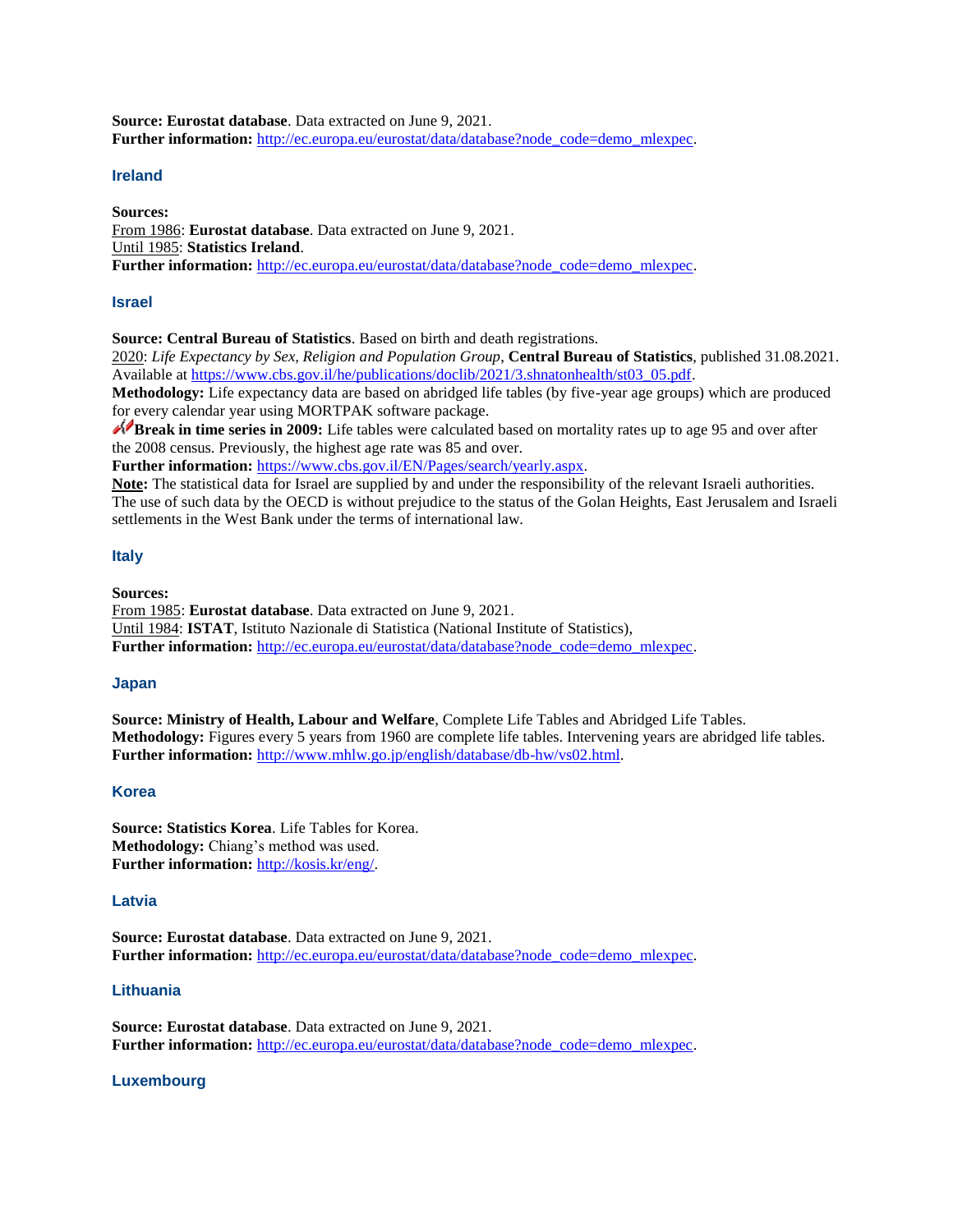**Sources:** 

From 1968 (for women) and from 1971 (for men): **Eurostat database**. Data extracted on June 9, 2021. 1960: **Ministry of Health**.

**Break in time series in 2012** due to a methodological change in the process of measuring population and demographic events.

**Further information:** [http://ec.europa.eu/eurostat/data/database?node\\_code=demo\\_mlexpec.](http://ec.europa.eu/eurostat/data/database?node_code=demo_mlexpec)

## **Mexico**

**Source: National Population Council (CONAPO)**, Mexico 2019: Population projections 2016-2050. **Methodology:**

The method used for calculating mortality tables is derived from an exercise performed by the National Population Council (CONAPO). The method is not directly based upon the death records The method uses the Intercensal Survey 2015, as well as information from the Population and Housing Census from 1960 to 2010 and the socio-demographic surveys carried out in the country since the 1970s such as:

- ENADID, National Dynamic Demographic Survey, 1992, 1997, 2014. National Institute of Statistics and Geography (INEGI).

- ENADID, National Dynamic Demographic Survey, 2006 and 2009. National Institute of Public Health (INSP).

- ENFES, National Fertility Survey, 1976-1977. National Institute of Statistics and Geography. National Population Council.

- ENFES, National Fertility Survey, 1987. National Institute of Statistics and Geography. National Population Council.

- In addition the method uses since 1990 information from births database of the National Institute of Statistics and Geography,

- Data were updated from 1991, with the Demographic estimations 1990-2009 and Population projections 2010- 2030 (CONAPO 2013).

**Further information:** <http://www.conapo.gob.mx/> (in Spanish).

#### **Netherlands**

**Sources:** 

From 1985: **Eurostat database**. Data extracted on June 9, 2021.

Until 1984: **Statistics Netherlands**, Maandstatistiek van de bevolking (Monthly bulletin of population statistics). **Further information:** [http://ec.europa.eu/eurostat/data/database?node\\_code=demo\\_mlexpec.](http://ec.europa.eu/eurostat/data/database?node_code=demo_mlexpec)

#### **New Zealand**

#### **Source: Statistics New Zealand**.

**Methodology:** 

- Deaths registered in New Zealand and population estimates.

- Life expectancy data are calculated from data based on a three-year period centered on the reference year.

- Figures for 1961, 1966, 1971, 1976, 1981, 1986, 1991, 1996, 2001, 2006 and 2013 are from complete life tables.

- From 1962 to 2012, figures for intermediate years were estimated by the OECD Secretariat and Statistics New Zealand using a simple linear interpolation between those available from complete life tables.

- For the years after 2013, Statistics New Zealand produces abridged life tables using a statistical model for deriving mortality measures and life expectancy for three successive years centered on the reference year. These abridged life tables are an interim indication of mortality and survival trends of the total population until complete period life tables are derived.

**Further information:** [https://www.stats.govt.nz/topics/life-expectancy.](https://www.stats.govt.nz/topics/life-expectancy)

#### **Norway**

**Source: Eurostat database**. Data extracted on June 9, 2021.

**Note:** Eurostat and Statistics Norway calculate life expectancy differently for persons aged 90 years and above. Due to this, national figures for life expectancy calculated and published by Eurostat might differ slightly from those published by Statistics Norway.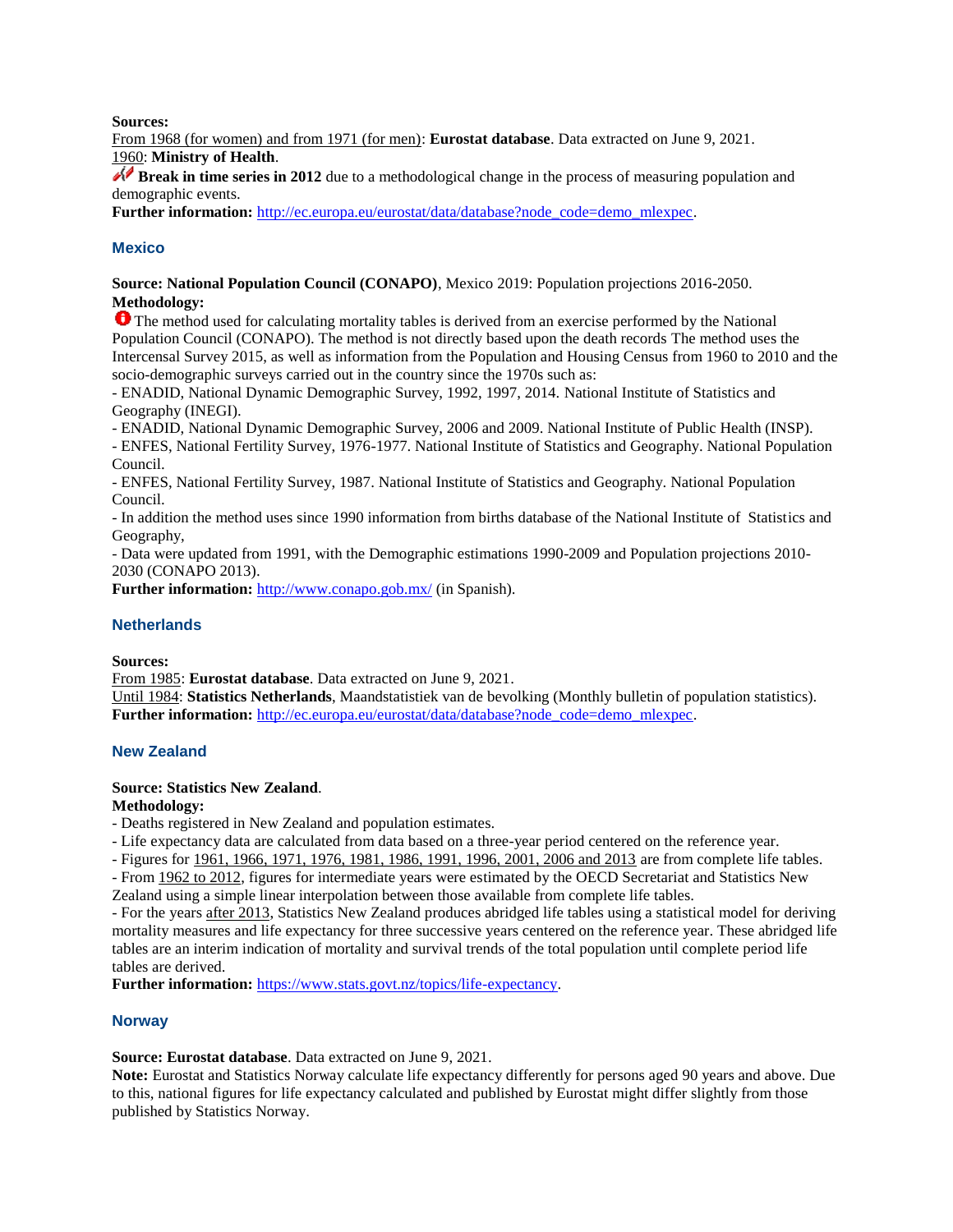Further information: [http://ec.europa.eu/eurostat/data/database?node\\_code=demo\\_mlexpec.](http://ec.europa.eu/eurostat/data/database?node_code=demo_mlexpec)

## **Poland**

**Sources:** 

From 1990: **Eurostat database**. Data extracted on June 9, 2021.

Until 1989: **Statistics Poland**, Demographic yearbooks.

**Break in time series in 2000 and 2009** due to a methodological change in the process of measuring population and demographic events.

**Methodology:** 1960-1989 figures are from abridged life tables calculated using Chiang's method. **Further information:** [http://ec.europa.eu/eurostat/data/database?node\\_code=demo\\_mlexpec.](http://ec.europa.eu/eurostat/data/database?node_code=demo_mlexpec)

## **Portugal**

**Source: Eurostat database**. Data extracted on June 9, 2021. **Further information:** [http://ec.europa.eu/eurostat/data/database?node\\_code=demo\\_mlexpec.](http://ec.europa.eu/eurostat/data/database?node_code=demo_mlexpec)

## **Slovak Republic**

**Source: Eurostat database**. Data extracted on June 9, 2021. Further information: [http://ec.europa.eu/eurostat/data/database?node\\_code=demo\\_mlexpec.](http://ec.europa.eu/eurostat/data/database?node_code=demo_mlexpec)

## **Slovenia**

**Source: Eurostat database**. Data extracted on June 9, 2021.

**Break in time series in 2008** due to a methodological change in the process of measuring population and demographic events.

Further information: [http://ec.europa.eu/eurostat/data/database?node\\_code=demo\\_mlexpec.](http://ec.europa.eu/eurostat/data/database?node_code=demo_mlexpec)

## **Spain**

**Sources:** From 1975: **Eurostat database**. Data extracted on June 9, 2021. Until 1974: **National Statistics Institute**. Deaths statistics. **Further information:** [http://ec.europa.eu/eurostat/data/database?node\\_code=demo\\_mlexpec.](http://ec.europa.eu/eurostat/data/database?node_code=demo_mlexpec)

#### **Sweden**

**Sources:**  From 1968: **Eurostat database**. Data extracted on June 9, 2021. Until 1967: **Statistics Sweden**, Life tables on population in Sweden. **Further information:** [http://ec.europa.eu/eurostat/data/database?node\\_code=demo\\_mlexpec.](http://ec.europa.eu/eurostat/data/database?node_code=demo_mlexpec)

## **Switzerland**

**Source: Eurostat database**. Data extracted on June 9, 2021. **Break in time series in 2011** due to a methodological change in the process of measuring population and demographic events. **Further information:** [http://ec.europa.eu/eurostat/data/database?node\\_code=demo\\_mlexpec.](http://ec.europa.eu/eurostat/data/database?node_code=demo_mlexpec)

## **Turkey**

**Source: Turkish Statistical Institute** (TURKSTAT).

**Methodology:** Until 2012, data based on population projections using the cohort-component method. From 2013, data are based on administrative records.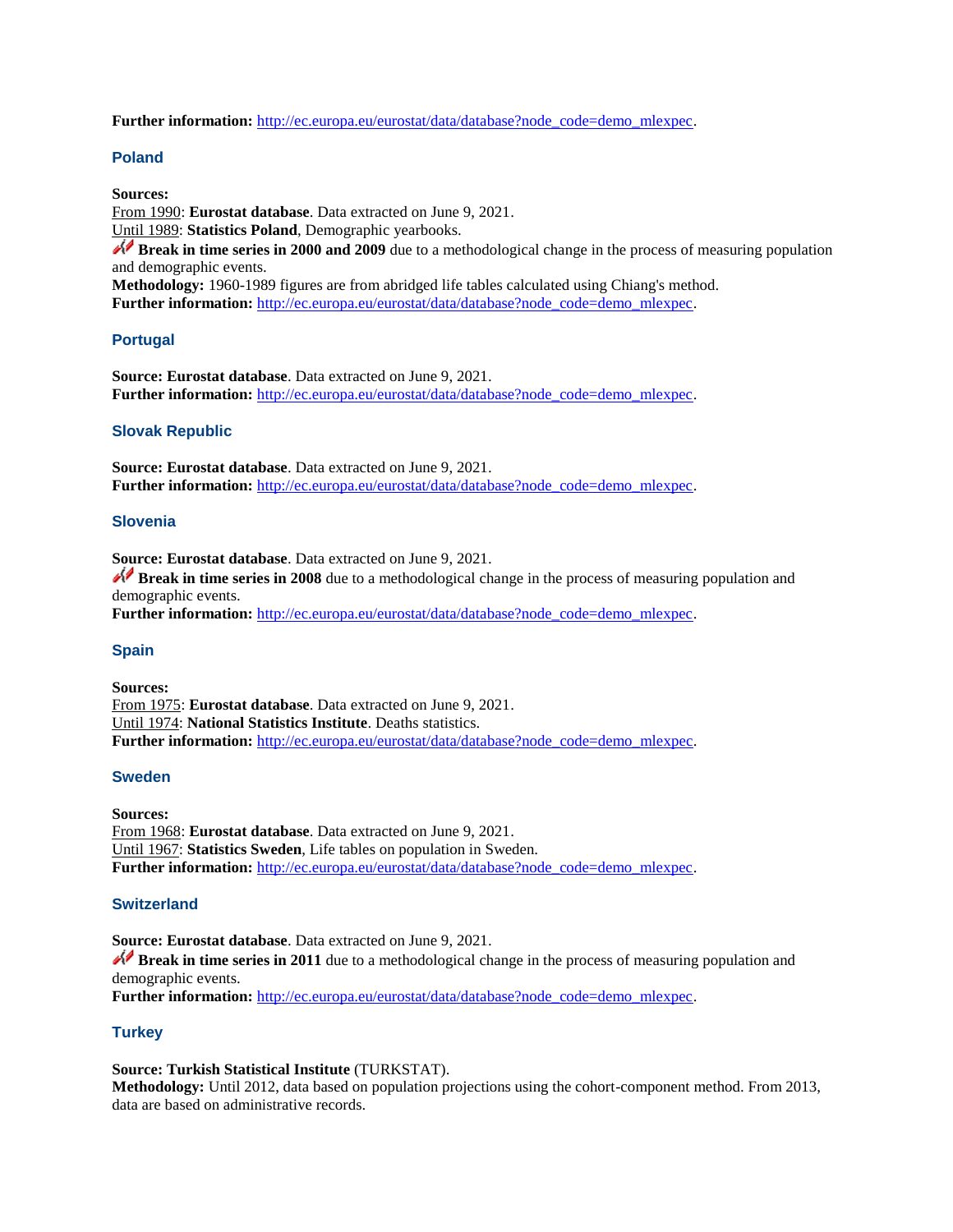**Break in time series in 2013:** From 2013, data are based on the results of the "Life Tables" study, which has been implemented for the first time in Turkey and which is based on administrative registers.

**Break in time series in 1990:** New projected life expectancy data released by TURKSTAT. Data for the period 1991-2012 are based on population projections (cohort-component method) that are calculated using the 2008 results of Address Based Population Registration System (ABPRS) and the 2008 results of Demographic and Health Survey. The values of  $e(0)$ ,  $e(40)$ ,  $e(60)$ ,  $e(65)$  and  $e(80)$  have been calculated based on  $e(5)$  value by using Coale-Demeny Model Life Tables.

**Further information:** [https://data.tuik.gov.tr/Kategori/GetKategori?p=nufus-ve-demografi-109&dil=1.](https://data.tuik.gov.tr/Kategori/GetKategori?p=nufus-ve-demografi-109&dil=1)

#### **United Kingdom**

#### **Source: Office of National Statistics (ONS)**.

2020: *Single-year life tables, UK: 1980 to 2020*, see [https://www.ons.gov.uk/peoplepopulationandcommunity/birthsdeathsandmarriages/lifeexpectancies/datasets/singley](https://www.ons.gov.uk/peoplepopulationandcommunity/birthsdeathsandmarriages/lifeexpectancies/datasets/singleyearlifetablesuk1980to2018) [earlifetablesuk1980to2018.](https://www.ons.gov.uk/peoplepopulationandcommunity/birthsdeathsandmarriages/lifeexpectancies/datasets/singleyearlifetablesuk1980to2018)

#### **United States**

**Source: U.S. Department of Health and Human Services/Centers for Disease Control and Prevention/National Center for Health Statistics**. National vital statistics reports (several years). 2020: Arias E, Tejada-Vera B, Ahmad F, Kochanek KD. *Provisional life expectancy estimates for 2020*. Vital Statistics Rapid Release; no 15. Hyattsville, MD: National Center for Health Statistics. July 2021. DOI: [https://dx.doi.org/10.15620/cdc:107201.](https://dx.doi.org/10.15620/cdc:107201)

**Coverage:** National. National Vital Statistics Registration System.

#### **Methodology:**

Estimates were calculated to represent the U.S. civilian non-institutionalised population for each time period. - Data for 2001-2007 have been updated to reflect the actualisation of the revised US intercensal population estimates. More information can be found at the NCHS Vital Statistics website.

- Life table data shown in this report for data years 2000-2006 are based on the newly revised methodology and may differ from figures previously published. Complete life tables by single years of age extending to age 100 years were constructed using a methodology similar to that developed for the 1999-2001 decennial life tables. To calculate the probability of dying at each age, the newly revised methodology used vital statistics death rates for ages under 66 years, and modeled probabilities of death for ages 66 to 100 based on blended vital statistics and Medicare probabilities of dying. Complete life tables for 2000-2006 based on the newly revised methodology, along with a more comprehensive description of the methodology, are published elsewhere (Wei R. Curtin LR, Arias E, Anderson RN. United States decennial life tables for 1999-2001, methodology of the United States life tables. National vital statistics reports; vol. 57, no 4. Hyattsville, MD: National Center for Health Statistics. 2008). - For data years 1997-1999, complete life tables were constructed by single years of age extending to age 100 years using a revised methodology similar to that of the 1989-1991 decennial life tables. The revised methodology offers comparability with decennial life table methodology, greater accuracy, and finer age detail. A comparison of the two methods shows small differences in resulting values for life expectancy. Although the revised method produces complete life tables (by single years of age), the life table data shown in this report are summarised in 5-year age groupings. To calculate the probability of dying at each age, the revised methodology used vital statistics death rates for ages under 85 years, and mortality data from the Medicare program for ages 85 years and over. The Medicare data are shown to be significantly more reliable that vital statistics data when modeling the probability of dying at the oldest ages.

Further information: NCHS Vital Statistics website, [http://www.cdc.gov/nchs/nvss.htm.](http://www.cdc.gov/nchs/nvss.htm)

#### **NON-OECD ECONOMIES**

**Brazil**

**Sources:**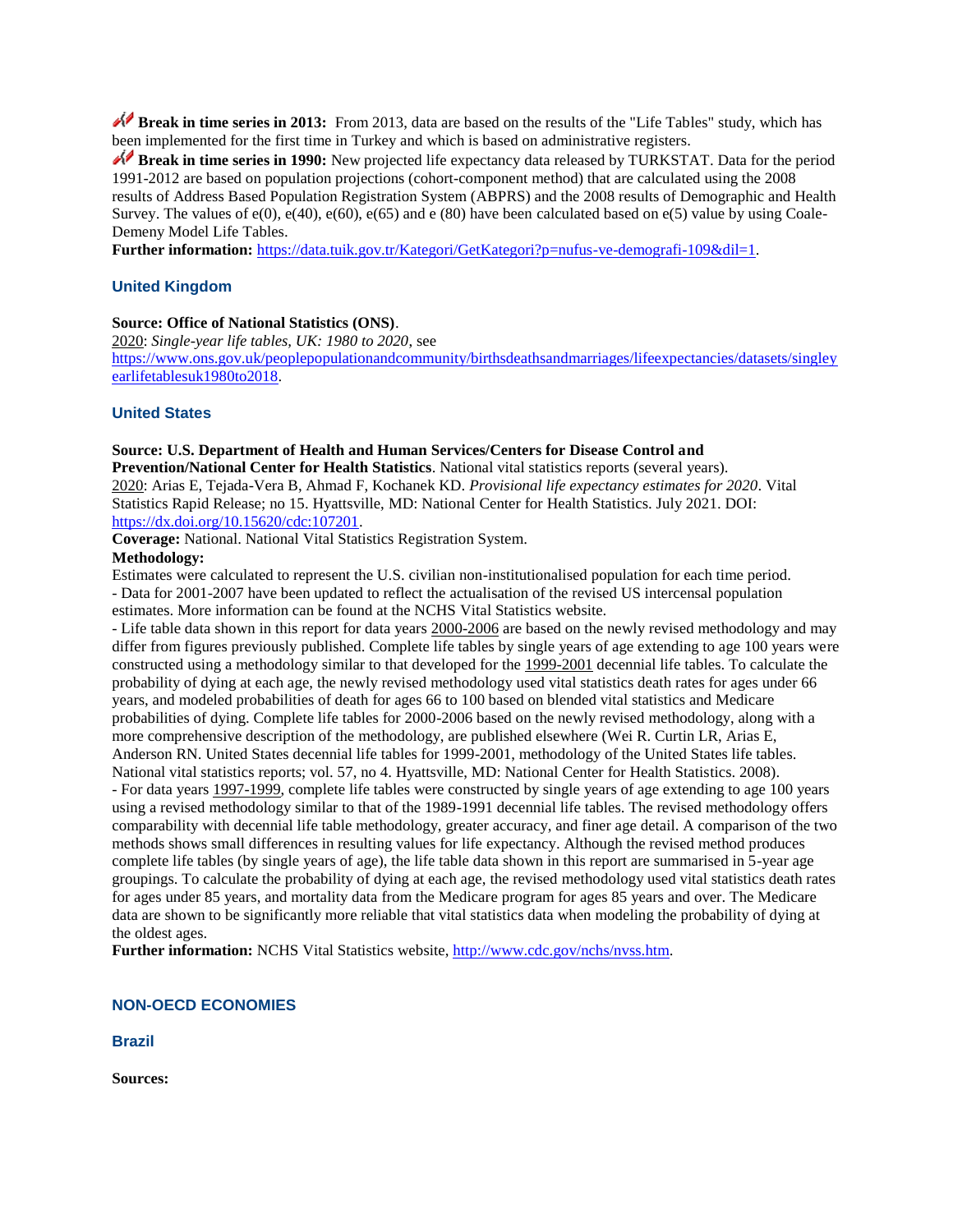Life expectancy at birth: **The World Bank, World Development Indicators online** (accessed on 9 June 2021). <https://data.worldbank.org/indicator/SP.DYN.LE00.FE.IN> and

[https://data.worldbank.org/indicator/SP.DYN.LE00.MA.IN.](https://data.worldbank.org/indicator/SP.DYN.LE00.MA.IN) 

Data are from: (1) United Nations Population Division. World Population Prospects, (2) Census reports and other statistical publications from national statistical offices, (3) Eurostat: Demographic Statistics, (4) United Nations Statistical Division. Population and Vital Statistics Report (various years), (5) U.S. Census Bureau: International Database, and (6) Secretariat of the Pacific Community: Statistics and Demography Programme.

- Life expectancy at birth for total population is derived from male and female life expectancy at birth. Further information: [https://databank.worldbank.org/source/world-development-indicators.](https://databank.worldbank.org/source/world-development-indicators)

Life expectancy at ages 65 and 80: **Instituto Brasileiro de Geografia e Estatística (IBGE)**, Tabuas completas de mortalidade, see [https://www.ibge.gov.br/estatisticas/sociais/populacao/9126-tabuas-completas-de](https://www.ibge.gov.br/estatisticas/sociais/populacao/9126-tabuas-completas-de-mortalidade.html)[mortalidade.html.](https://www.ibge.gov.br/estatisticas/sociais/populacao/9126-tabuas-completas-de-mortalidade.html)

## **China**

**Source: The World Bank, World Development Indicators online** (accessed on 9 June 2021).

<https://data.worldbank.org/indicator/SP.DYN.LE00.FE.IN> and

[https://data.worldbank.org/indicator/SP.DYN.LE00.MA.IN.](https://data.worldbank.org/indicator/SP.DYN.LE00.MA.IN) 

Data are from: (1) United Nations Population Division. World Population Prospects, (2) Census reports and other statistical publications from national statistical offices, (3) Eurostat: Demographic Statistics, (4) United Nations Statistical Division. Population and Vital Statistics Report (various years), (5) U.S. Census Bureau: International Database, and (6) Secretariat of the Pacific Community: Statistics and Demography Programme. - Life expectancy at birth for total population is derived from male and female life expectancy at birth.

**Further information:** [https://databank.worldbank.org/source/world-development-indicators.](https://databank.worldbank.org/source/world-development-indicators)

## **India**

**Source: The World Bank, World Development Indicators online** (accessed on 9 June 2021).

<https://data.worldbank.org/indicator/SP.DYN.LE00.FE.IN> and

[https://data.worldbank.org/indicator/SP.DYN.LE00.MA.IN.](https://data.worldbank.org/indicator/SP.DYN.LE00.MA.IN) 

Data are from: (1) United Nations Population Division. World Population Prospects, (2) Census reports and other statistical publications from national statistical offices, (3) Eurostat: Demographic Statistics, (4) United Nations Statistical Division. Population and Vital Statistics Report (various years), (5) U.S. Census Bureau: International Database, and (6) Secretariat of the Pacific Community: Statistics and Demography Programme. - Life expectancy at birth for total population is derived from male and female life expectancy at birth.

**Further information:** [https://databank.worldbank.org/source/world-development-indicators.](https://databank.worldbank.org/source/world-development-indicators)

## **Indonesia**

**Source: The World Bank, World Development Indicators online** (accessed on 9 June 2021).

<https://data.worldbank.org/indicator/SP.DYN.LE00.FE.IN> and

[https://data.worldbank.org/indicator/SP.DYN.LE00.MA.IN.](https://data.worldbank.org/indicator/SP.DYN.LE00.MA.IN) 

Data are from: (1) United Nations Population Division. World Population Prospects, (2) Census reports and other statistical publications from national statistical offices, (3) Eurostat: Demographic Statistics, (4) United Nations Statistical Division. Population and Vital Statistics Report (various years), (5) U.S. Census Bureau: International Database, and (6) Secretariat of the Pacific Community: Statistics and Demography Programme.

- Life expectancy at birth for total population is derived from male and female life expectancy at birth. **Further information:** [https://databank.worldbank.org/source/world-development-indicators.](https://databank.worldbank.org/source/world-development-indicators)

## **Russian Federation**

**Source: Federal State Statistics Service (ROSSTAT)**.

#### **Methodology:**

2019: Life expectancy at birth: **Russian Statistical Yearbook 2020**, Table 4.1. "Main demographic indicators." 1990-2018: